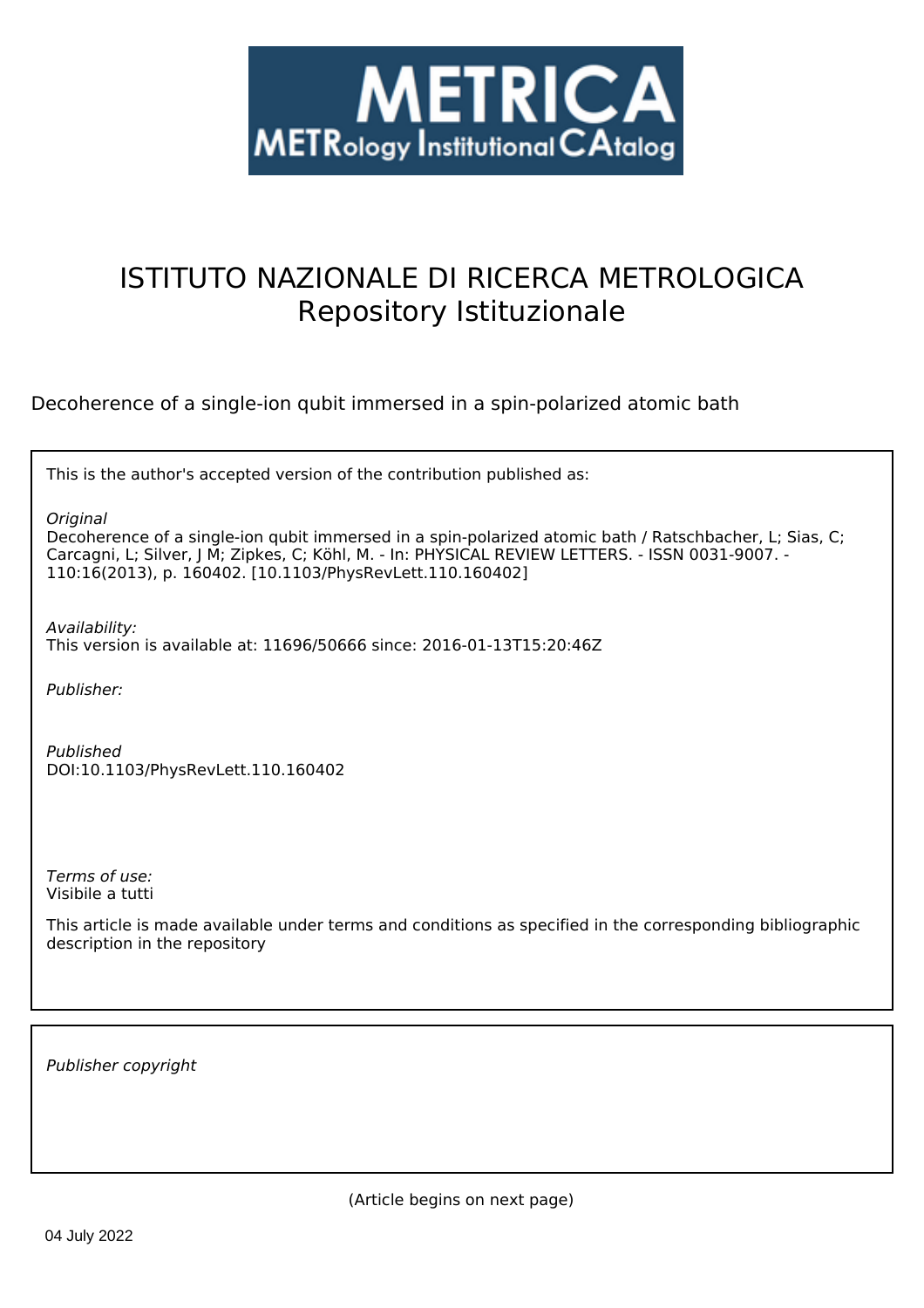# arXiv:1301.5452v2 [quant-ph] 25 Mar 2013 [arXiv:1301.5452v2 \[quant-ph\] 25 Mar 2013](http://arxiv.org/abs/1301.5452v2)

# Decoherence of a single-ion qubit immersed in a spin-polarized atomic bath

L. Ratschbacher<sup>1</sup>, C. Sias<sup>1,2</sup>, L. Carcagni<sup>1</sup>, J. M. Silver<sup>1</sup>, C. Zipkes<sup>1</sup>, M. Köhl<sup>1,3</sup>

 $1$  Cavendish Laboratory, University of Cambridge, JJ Thomson Avenue, Cambridge CB30HE, United Kingdom

 $3$ Physikalisches Institut, University of Bonn, Wegelerstrasse 8, 53115 Bonn, Germany

We report on the immersion of a spin-qubit encoded in a single trapped ion into a spin-polarized neutral atom environment, which possesses both continuous (motional) and discrete (spin) degrees of freedom. The environment offers the possibility of a precise microscopic description, which allows us to understand dynamics and decoherence from first principles. We observe the spin dynamics of the qubit and measure the decoherence times  $(T_1 \text{ and } T_2)$ , which are determined by the spin-exchange interaction as well as by an unexpectedly strong spin-nonconserving coupling mechanism.

PACS numbers: 03.67.-a 03.65.Yz 37.10.Ty

A spin-1/2 system represents the most fundamental quantum mechanical object. Its spin-dynamics and decoherence when interacting with an environment determine its potential use as a qubit and are responsible for a multitude of impurity effects encountered in the solid state. While an extensive amount of theoretical work on this problem exists (for reviews see [1, 2]), experiments with well-controlled and adjustable environments are scarce. The necessary sensitivity to probe single spins, ideally with a single-shot readout, is often incompatible with the ability to adjust the properties of the environment. Among the few examples of controlled decoherence processes are the quantum measurement process [3], the decoherence of motional quantum states of trapped ions by noisy classical electric fields [4], and the effects of spontaneous emission [5–7]. These are related to spin-boson physics, where the environment is formed by a set of harmonic oscillator modes [1]. On the contrary, the decoherence of a localized spin impurity inside an environment of other spins lies at the heart of the so-called central-spin problem [2]. Here, the occurring decoherence mechanisms are different from spinboson physics since the spectrum of the bath is discrete and spin-spin or spin-orbit interactions play a role. The central-spin model has been often applied as a simplified and approximate description of the interaction of semiconductor quantum dots [8] and color centres in solids [9] with their environment.

Here we investigate the model system of a single localized spin-1/2 coupled to an spin-polarized environment of tunable density. Specifically, we embed a trapped single  $Yb^+$  ion, initially laser-cooled to Doppler temperature, into a spin-polarized ultracold neutral bath of <sup>87</sup>Rb atoms and study the resulting decoherence of the ion's internal spin state. We observe an intricate decoherence mechanism, which is spin-nonconserving and involves the coupling of the orbital degrees of freedom with the spin degrees of freedom. We measure the longitudinal  $(T_1)$ and the transverse  $(T_2)$  coherence times, also with respect to the energy separation, and identify the time scales for Zeeman- and hyperfine-state relaxation.



FIG. 1. (Color online) a Illustration of the trapped single ion spin coupled to a spin-polarized neutral atom cloud. b Level structure of the  $Yb^+$  electronic ground state in a weak magnetic field. To implement the spin-1/2 system, we use either the Zeeman qubit  $|m_J = \pm 1/2\rangle$  in the isotope <sup>174</sup>Yb<sup>+</sup> or the magnetic field insensitive hyperfine qubit  $|F = 0, m_F =$ 0) and  $|1, 0\rangle$  in the isotope <sup>171</sup>Yb<sup>+</sup>. **c** The cloud of neutral  $87Rb$  atoms is prepared in one of the four atomic spin states  $|F = 2, m_F = 2\rangle_a, |2, -2\rangle_a, |1, 1\rangle_a$  or  $|1, -1\rangle_a$ .

The interaction between an ion and a neutral atom is, to leading order, via a central potential  $V_{\sigma}(r)$  where r is the internuclear separation. Asymptotically  $(r \to \infty)$ , the central potential is determined by the polarization interaction  $-C_4/2r^4$  and is spin-independent [5, 11, 12]. For small  $r$ , collisions in the electronic singlet and triplet channels exhibit different potentials  $V_S(r)$  and  $V_T(r)$  giving rise to a spin-exchange interaction, which is spinconserving for the total spin of atom and ion. Langevin collisions in the central potential, i.e. collisions with energies above the centrifugal barrier, occur at an energyindependent rate  $\gamma_L = 2\pi \sqrt{C_4/\mu} n_a$ , where  $\mu$  is the reduced mass and  $n_a$  is the neutral atom density. In our experiment we have  $\gamma_L/n_a = 2.1 \times 10^{-15} \text{ m}^3/\text{s}$  and we use typical densities of  $n_a = 10^{18} \,\mathrm{m}^{-3}$ . Even though the Langevin rate is significantly smaller than the total collision rate  $\gamma_c$  (see Supplementary Material), in previous experiments the Langevin process has dominated cold inelastic ion-atom collisions [2, 3, 13, 16–18]. For spindependent processes additionally the anisotropic mag-

<sup>2</sup> Istituto Nazionale di Ottica, 50019 Sesto Fiorentino, Italy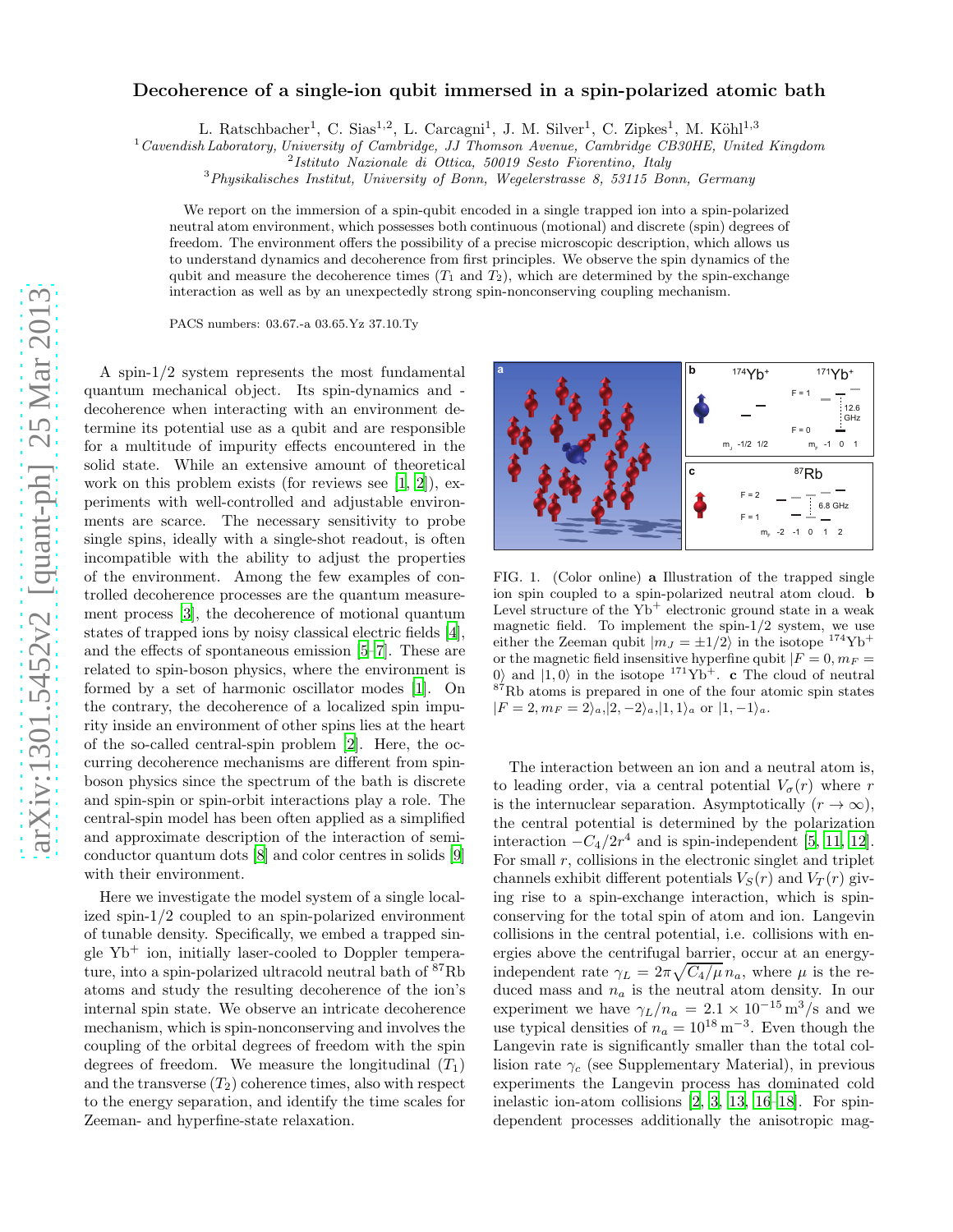

FIG. 2. (Color online) Spin-relaxation in the <sup>174</sup>Yb<sup>+</sup> Zeeman qubit. The probability  $p_{Bright}$  of the ion to occupy the bright  $|\uparrow\rangle$  state after preparation in  $|\uparrow\rangle$  (full symbols) or  $|\downarrow\rangle$  (open symbols) in a bath of (a)  $|1, 1\rangle_a$  or (b)  $|2, 2\rangle_a$  atoms. Error bars denote one standard deviation uncertainty intervals resulting from approximately 3000 measurements per spin state. c The equilibrium spin states (corrected for detection efficiencies) for all four atomic bath configurations  $|2, -2\rangle_a$ ,  $|1, -1\rangle_a$ ,  $|1, 1\rangle_a$  and  $|2, 2\rangle_a$ .

netic dipole-dipole interaction and the second-order spinorbit coupling can play important roles, the latter in particular for heavy atoms [19]. They induce coupling between the spin and the orbital motion and break the conservation of the total electronic spin. In this work we determine which of these mechanisms lead to spin decoherence.

First, we study spin relaxation of the Zeeman qubit of the isotope  $174\text{Yb}^+$ , which represents an ideal two-level system (see Figure 1). We prepare the  $|m_J = 1/2 \rangle \equiv |\uparrow\rangle$ or the  $|m_J = -1/2\rangle \equiv |\downarrow\rangle$  qubit state in an adjustable magnetic field inside the neutral atom cloud. During the interaction period, the ion undergoes binary collisions with the atoms, and we normalize interaction times by the Langevin time constant  $t_L = 1/\gamma_L$ . We detect the population of the qubit state by electronic shelving and determining the probability of the ion being in a bright  $(p_{Bright})$  or dark  $(p_{Dark})$  state using light scattering on the  $S_{1/2} - P_{1/2}$  transition (see Supplementary Material). Measurements of the  $T_1$  time are performed for varying density and neutral atom spin composition. The data for the two different bath configurations  $|F = 1, m_F = 1\rangle_a$  and  $|2, 2\rangle_a$  are shown in Figures 2a and 2b, respectively. We find that the initially polarized ion spin relaxes into a mixed steady-state within a few Langevin collision times. This result cannot be understood from spin-exchange collisions, for which, for example, the doubly spin-polarized combination  $|\uparrow\rangle$ and  $|2, 2\rangle_a$  is protected from spin-changing collisions due to spin conservation. From our steady-state population data for atoms in the  $|2, 2\rangle_a$  state and the measured  $T_1 = (2.50 \pm 0.39)t_L$ , we determine the spin-exchange and spin-relaxation rates to be  $\gamma_{\downarrow,SE} = (0.22 \pm 0.03)/T_1$ and  $\gamma_{\uparrow,SR} = \gamma_{\downarrow,SR} = (0.39 \pm 0.02)/T_1$  (see Supplementary Material). An analogous result holds for the  $|2, -2\rangle_a$ state. Notably, the measured spin-relaxing collision rate is approximately 5 orders of magnitude higher than the

charge-exchange collision rate [3, 4]. All measurements were performed at an energy splitting of the ion Zeeman qubit of 37.5 MHz, however the same behaviour was found for different Zeeman splittings in the range from 0.39 MHz to 139 MHz in a  $|2, 2\rangle_a$  environment.

The observed spin dynamics of the  $Yb^+$  ion in a spin polarized cloud of <sup>87</sup>Rb atoms is inconsistent with the picture of dominant spin-exchange and negligible spinrelaxation, that has previously been reported in  $He<sup>+</sup>$  + Cs collisions [21], in neutral atom-atom collisions even at room temperature [22], and in semiconductor quantum dots [23]. Moreover, investigations in both ultracold gases [24] and optically pumped vapor cells [25] have revealed that even for heavy alkali-metal collisions the hierarchy  $\gamma_c \approx \gamma_{SE} \gg \gamma_{SR}$  is fulfilled. In such a situation, the dominant spin-exchange interaction leads to a steady state near a perfect polarization of spin and environment both when the environment is initially polarized but the spin is unpolarized and when the single spin is continuously pumped but the environment is initially unpolarized. The strong spin-relaxation observed here could be aided by a level crossing of both the incoming singlet  $A^1\Sigma^+$  and triplet  $a^3\Sigma^+$  channels to a  ${}^3\Pi$  channel at short internuclear separation [26, 27], which potentially provides a mechanism for spin-orbit coupling. A conceptually similar competition between spin-orbit induced relaxation and spin-conserving processes seems to play a role in the ultrafast relaxation of magnetization in ferromagnets [28].

The dependence of the steady-state spin population of the ion on the atomic bath configuration has been determined for the  $|2, -2\rangle_a$ ,  $|1, -1\rangle_a$ ,  $|1, 1\rangle_a$ , and  $|2, 2\rangle_a$  states and is shown in Figure 2c. The steady-state values for the  $|1, -1\rangle$ <sub>a</sub> and  $|1, 1\rangle$ <sub>a</sub> states can be qualitatively understood considering their projections into the electron singlet and triplet bases and taking into account that spin-exchange collisions leading to a transition of the atomic hyperfine state from the  $|F = 1\rangle_a$  to the  $|F = 2\rangle_a$  manifold are energetically suppressed.

Next, we study the spin relaxation of the magnetic field insensitive hyperfine qubit of the electronic ground state of  $171\text{Yb}^+$  (see Figure 1 and Supplementary Material). The spin detection is performed by resonant light scattering on the  $S_{1/2}|F=1\rangle \rightarrow P_{1/2}|F=0\rangle$  transition and measuring the probability  $p_{Bright}$  ( $p_{Dark}$ ) of the ion being in a bright (dark) state  $|F = 1\rangle$  ( $|F = 0\rangle$ ). If the neutral atoms are prepared in the  $|1,-1\rangle$ <sub>a</sub> state (see Figure 3a), the ion relaxes towards the spin ground state, as expected for amplitude decoherence, and we observe an exponential decay with a time constant  $T_1$  of a few Langevin collision times.

In contrast, if the neutral atoms are prepared in the  $|2, 2\rangle$ <sub>a</sub> state (Figure 3b), the steady state probability to measure the ion spin in the  $|F = 1\rangle$  manifold is 0.16(1). We interpret this non-zero steady-state value as resulting from the intake of hyperfine energy from the atoms. In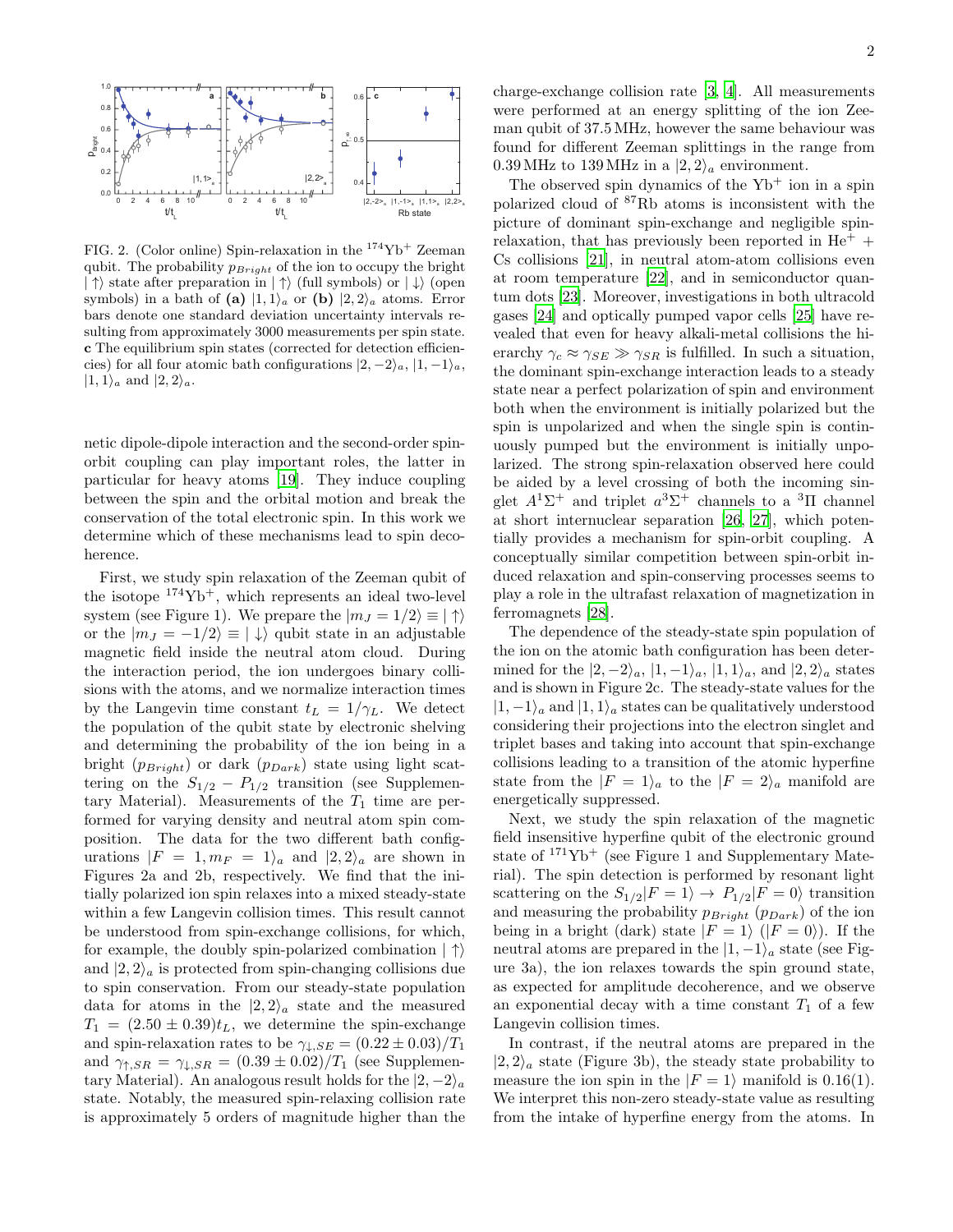

FIG. 3. (Color online) Hyperfine spin relaxation in  $^{171}{\rm Yb}^+$ **a** The probability  $p_{Bright}$  after preparation in the  $|1, 0\rangle$  (full symbols) or the  $|0, 0\rangle$  (open symbols) state vs. the interaction time for atoms in the  $|1, -1\rangle_a$  state. Error bars denote one standard deviation uncertainty intervals resulting from a total of 5000 measurements. The fit values at  $t = 0$  are limited by detection errors. b Similar data for collisions with <sup>87</sup>Rb atoms in the  $|2, 2\rangle_a$  state and a total of 19000 measurements. **c-e** Zeeman-resolved detection within the  $F = 1$  manifold after preparation in  $|1, 0\rangle$  (atoms in  $|2, 2\rangle_a$ ) with 1200 measurements per Zeeman state. The measurements are performed by applying resonant  $\pi$  pulses, exchanging the population of the dark state  $|0, 0\rangle$  with  $|1, -1\rangle$ ,  $|1, 0\rangle$  or  $|1, 1\rangle$  immediately before the detection of the probability of the ion being in the dark state  $p_{Dark}$ .

order to quantitatively assess this effect, we assign the steady-state distribution of the ion's hyperfine spin state a "spin-temperature"  $T_s$  by  $\frac{p_1}{p_0} = 3 \exp \left(-\frac{E^{HFS}}{k_B T_s}\right)$  $\frac{E^{HFS}}{k_BT_s}\Big)$  resulting in  $T_s = 200 \,\text{mK}$ . Here  $p_1 = \sum_m p_{|1,m\rangle}$  is the probability  $p_{Bright}$  corrected for detection efficiencies (see Supplementary Material) and  $E^{HFS} = h \times 12.6 \text{ GHz}$  is the hyperfine energy of the ion. In comparison, we estimate the kinetic energy  $E_{kin}$  from the balance of elastic and inelastic processes, assuming to be not dominated by micromotion heating effects at these temperatures [29]. The average kinetic energy intake of the ion per Langevin collision due to a hyperfine flip in the neutral atom is  $\delta E_{heat} = \epsilon E_a^{HFS} \frac{m_a}{m_a + m_i}$ . Here,  $m_a$  is the mass of the atom,  $m_i$  the mass of the ion,  $0 \leq \epsilon \leq 1$  describes the probability that an atomic hyperfine flip occurs during a Langevin collision, and  $E_a^{HFS} = h \times 6.8$  GHz is the internal hyperfine energy of the atom. The average ion energy loss by elastic ion-atom momentum transfer is  $\delta E_{cool} = -\frac{2m_a m_i}{(m_a + m_i)^2} E_{kin}$  per Langevin collision. As a

result, the steady-state average kinetic energy of the ion is  $\langle E_{kin} \rangle = \epsilon E_a^{HFS} \frac{m_a + m_i}{2m_i} = \epsilon k_B \times 240 \,\text{mK}$ . For  $\epsilon$  near unity, we hence obtain  $\langle E_{kin} \rangle \approx k_B T_s$ , which signals an equidistribution of energy between kinetic and spin degrees of freedom. In contrast, if the atomic bath is prepared in its hyperfine ground state  $|F = 1\rangle_a$ , no energyreleasing hyperfine changes can occur and the temperature of ion is expected to be limited by micromotion heating, which is on the order of 20 mK [21, 29].

As an additional degree of freedom in the case of <sup>171</sup>Yb<sup>+</sup>, we study the spin transfer within the  $|F = 1\rangle$ manifold of  $171\text{Yb}^+$  when starting from  $|1, 0\rangle$ . The data are shown in Figure 3c-e, together with the results of a four-level rate equation model, which involves spin transfer within the  $|F = 1\rangle$  manifold as well as decay into the  $|F = 0\rangle$  state. Most strikingly, the decay out of the initially prepared  $|1, 0\rangle$  state exhibits two different time constants (see Figure 3d). The fast initial decay is associated with the population of the  $|1, \pm 1\rangle$  states, where the occupation correspondingly rises (see Figure 3c and e). Eventually, the  $|F = 1\rangle$  states decay to their steady-state populations. The significant build-up of population in the  $|1, -1\rangle$  state and the relaxation from  $|1, 1\rangle \rightarrow |0, 0\rangle$  are both forbidden by spin conservation, however, so as for the Zeeman qubit we observe a strong spin-nonconserving process.

Quantum mechanically, an isolated spin-1/2 can exist in superposition states of spin-up and spin-down that are not describable by classical physics. Coupling to an environment affects the quantum mechanical superposition and, eventually, leads to decoherence as the information of the quantum correlations gets lost and the quantum mechanical superpositions transform into probability distributions of occupation numbers. In the problem discussed here, it is important to understand whether this decoherence results from inelastic spin-relaxation processes, i.e. amplitude decoherence, or whether also elastic (forward) scattering contributes to additional phase decoherence of superposition states. In the hydrogen maser [30] spin-exchange processes have been identified as a leading source of both line shifts and broadening.

We characterize the influence of ion-atom collisions on the hyperfine clock transition in  $171\text{Yb}^+$  by measuring its coherence time and line shift using the Ramsey technique. To this end, we prepare the ion in the  $|0, 0\rangle$ hyperfine ground state and apply a  $\pi/2$ -pulse on the 12.6-GHz clock transition, creating a superposition state  $(|0,0\rangle + i|1,0\rangle)/\sqrt{2}$ . After a waiting time of 27 ms we apply a second  $\pi/2$ -pulse, followed by a readout of the  $|F = 1\rangle$  spin state. Figure 4 displays our results. In panels a-d we show sample traces of our Ramsey fringes as a function of the detuning of the microwave pulse from the clock transition with increasing density of neutral atoms during the interaction time. Even without neutral atoms, the visibility of the Ramsey fringes is limited to  $(55 \pm 2)\%$  owing to magnetic field fluctuations of the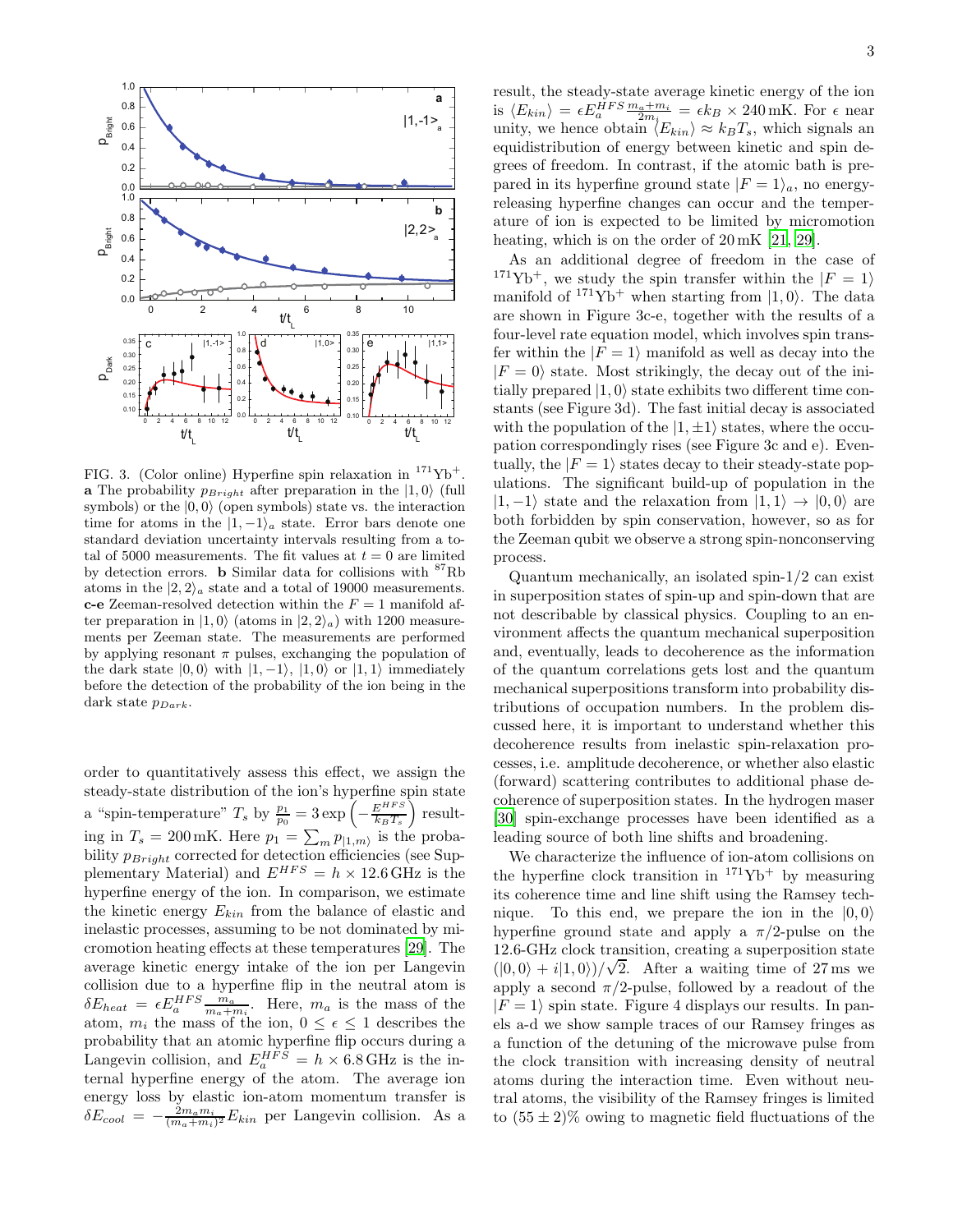

FIG. 4. (Color online) Spin coherence of the hyperfine clock transition  $|0, 0\rangle \leftrightarrow |1, 0\rangle$  in <sup>171</sup>Yb<sup>+</sup>. **a-d** Ramsey fringes recorded for increasing atomic density. e Ramsey contrast as a function of  $t/t_L$  displays an exponential decay with a time constant of  $T_2 = (1.4 \pm 0.2)t_L$ . **f** No frequency shift of the clock transition is observed within the experimental errors. Error bars denote one standard deviation uncertainty intervals.

bias field. We find that the spin coherence decays within  $T_2 = (1.4 \pm 0.2)t_L$  (see Figure 4e). This is on the time scale of the population relaxation of the  $|1, 0\rangle$  state, which is driven by the spin-exchange and spin-orbit interaction. The measurement hence identifies spin-relaxation as the leading mechanism of spin decoherence in our system with a non-detectable contribution from elastic (forward) scattering. Finally, we note that the frequency shift  $\Delta \nu$ of the clock transition is below the resolution set by the spin relaxation rate and is  $\Delta \nu \leq 4 \times 10^{-11} E_i^{HFS}/h$  for our densities (see Figure 4f).

Our measurements realize a novel spin-bath with additional continuous degrees of freedom in which we have observed an unexpectedly strong coupling between internal (spin) and external (orbital) degrees of freedom. Future experiments with a driven impurity could reveal whether this coupling mechanism could lead to similar quantum phase transitions as predicted for the spin-boson model [1] and how the physics of the single ion in the spinpolarized bath relates to the physics of polarons [31–34].

We thank A. Imamoglu and C. Kollath for discussions. The work has been supported by EPSRC (EP/H005676/1), ERC (grant 240335), the Leverhulme Trust (CS), the Royal Society, and the Wolfson Foundation.

- [1] A. J. Leggett, S. Chakravarty, A. T. Dorsey, M. P. A. Fisher, A. Garg, and W. Zwerger, [Reviews of Modern Physics](http://dx.doi.org/10.1103/RevModPhys.59.1) 59, 1 (1987).
- [2] N. V. Prokofev and P. C. E. Stamp, Report on Progress

in Physics 63, 669 (2000).

- [3] M. Brune, E. Hagley, J. Dreyer, X. Maître, A. Maali, C. Wunderlich, J. M. Raimond, and S. Haroche, [Phys. Rev. Lett.](http://dx.doi.org/10.1103/PhysRevLett.77.4887) 77, 4887 (1996).
- [4] C. J. Myatt, B. E. King, Q. A. Turchette, C. A. Sackett, D. Kielpinski, W. M. Itano, C. Monroe, and D. J. Wineland, Nature 403, 269 (2000).
- [5] C. F. Roos, G. P. T. Lancaster, M. Riebe, H. Häffner, W. Hänsel, S. Gulde, C. Becher, J. Eschner, F. Schmidt-Kaler, and R. Blatt, [Phys. Rev. Lett.](http://dx.doi.org/10.1103/PhysRevLett.92.220402) 92, 220402 (2004).
- [6] R. Ozeri, C. Langer, J. D. Jost, B. DeMarco, A. Ben-Kish, B. R. Blakestad, J. Britton, J. Chiaverini, W. M. Itano, D. B. Hume, D. Leibfried, T. Rosenband, P. O. Schmidt, and D. J. Wineland, [Phys. Rev. Lett.](http://dx.doi.org/ 10.1103/PhysRevLett.95.030403) 95, 030403 (2005).
- [7] J. T. Barreiro, M. Müller, P. Schindler, D. Nigg, T. Monz, M. Chwalla, M. Hennrich, C. F. Roos, P. Zoller, and R. Blatt, Nature 470, 486 (2011).
- [8] R. Hanson, B. Witkamp, L. M. K. Vandersypen, L. H. W. van Beveren, J. M. Elzerman, and L. P. Kouwenhoven, [Phys. Rev. Lett.](http://dx.doi.org/10.1103/PhysRevLett.91.196802) 91, 196802 (2003).
- [9] R. Hanson, V. V. Dobrovitski, A. E. Feiguin, O. Gywat, and D. D. Awschalom, Science 320, 352 (2008).
- [5] R. Côté and A. Dalgarno, Phys. Rev. A 62[, 012709 \(2000\).](http://dx.doi.org/10.1103/PhysRevA.62.012709)
- [11] O. P. Makarov, R. Côté, H. Michels, and W. W. Smith, Phys. Rev. A 67[, 042705 \(2003\).](http://dx.doi.org/10.1103/PhysRevA.67.042705)
- [12] Z. Idziaszek, T. Calarco, P. S. Julienne, and A. Simoni, Phys. Rev. A 79[, 010702 \(2009\).](http://dx.doi.org/10.1103/PhysRevA.79.010702)
- [13] A. T. Grier, M. Cetina, F. Oručević, and V. Vuletić, [Phys. Rev. Lett.](http://dx.doi.org/10.1103/PhysRevLett.102.223201) 102, 223201 (2009).
- [2] C. Zipkes, S. Palzer, C. Sias, and M. Köhl, Nature 464, 388 (2010).
- [3] C. Zipkes, S. Palzer, L. Ratschbacher, C. Sias, and M. Köhl, Phys. Rev. Lett. **105**, 133201 (2010).
- [16] S. Schmid, A. Härter, and J. Hecker-Denschlag, Phys. Rev. Lett. 105, 133202 (2010).
- [17] F. H. J. Hall, M. Aymar, N. Bouloufa-Maafa, O. Dulieu, and S. Willitsch, [Phys. Rev. Lett.](http://dx.doi.org/10.1103/PhysRevLett.107.243202) 107, 243202 (2011).
- [18] S. T. Sullivan, W. G. Rellergert, S. Kotochigova, and E. R. Hudson, [Phys. Rev. Lett.](http://dx.doi.org/10.1103/PhysRevLett.109.223002) 109, 223002 (2012).
- [19] F. H. Mies, C. J. Williams, P. S. Julienne, and M. Krauss, J. Res. Natl. Inst. Stand. Technol. 101, 521 (1996).
- [4] L. Ratschbacher, C. Zipkes, C. Sias, and M. Köhl, Nature Physics 8, 649 (2012).
- [21] F. G. Major and H. G. Dehmelt, Phys. Rev. 170[, 91 \(1968\).](http://dx.doi.org/10.1103/PhysRev.170.91)
- [22] A. Ben-Amar Baranga, S. Appelt, M. V. Romalis, C. J. Erickson, A. R. Young, G. D. Cates, and W. Happer, [Phys. Rev. Lett.](http://dx.doi.org/ 10.1103/PhysRevLett.80.2801) 80, 2801 (1998).
- [23] C. Latta, A. Srivastava, and A. Imamoğlu, [Phys. Rev. Lett.](http://dx.doi.org/ 10.1103/PhysRevLett.107.167401) 107, 167401 (2011).
- [24] J. Söding, D. Guéry-Odelin, P. Desbiolles, G. Ferrari, and J. Dalibard, [Phys. Rev. Lett.](http://dx.doi.org/10.1103/PhysRevLett.80.1869) 80, 1869 (1998).
- [25] S. Kadlecek, L. W. Anderson, C. J. Erickson, and T. G. Walker, Phys. Rev. A 64[, 052717 \(2001\).](http://dx.doi.org/10.1103/PhysRevA.64.052717)
- [26] O. Dulieu, private communication (2012).
- [27] A. A. Buchachenko and A. K. Belyaev, private communication (2012).
- [28] B. Koopmans, G. Malinowski, F. D. Longa, D. Steiauf, M. Fähnle, T. Roth, M. Cinchetti, and M. Aeschlimann, Nature Materials 9, 259 (2010).
- [29] C. Zipkes, L. Ratschbacher, C. Sias, and M. Köhl, New Journal of Physics 13, 053020 (2011).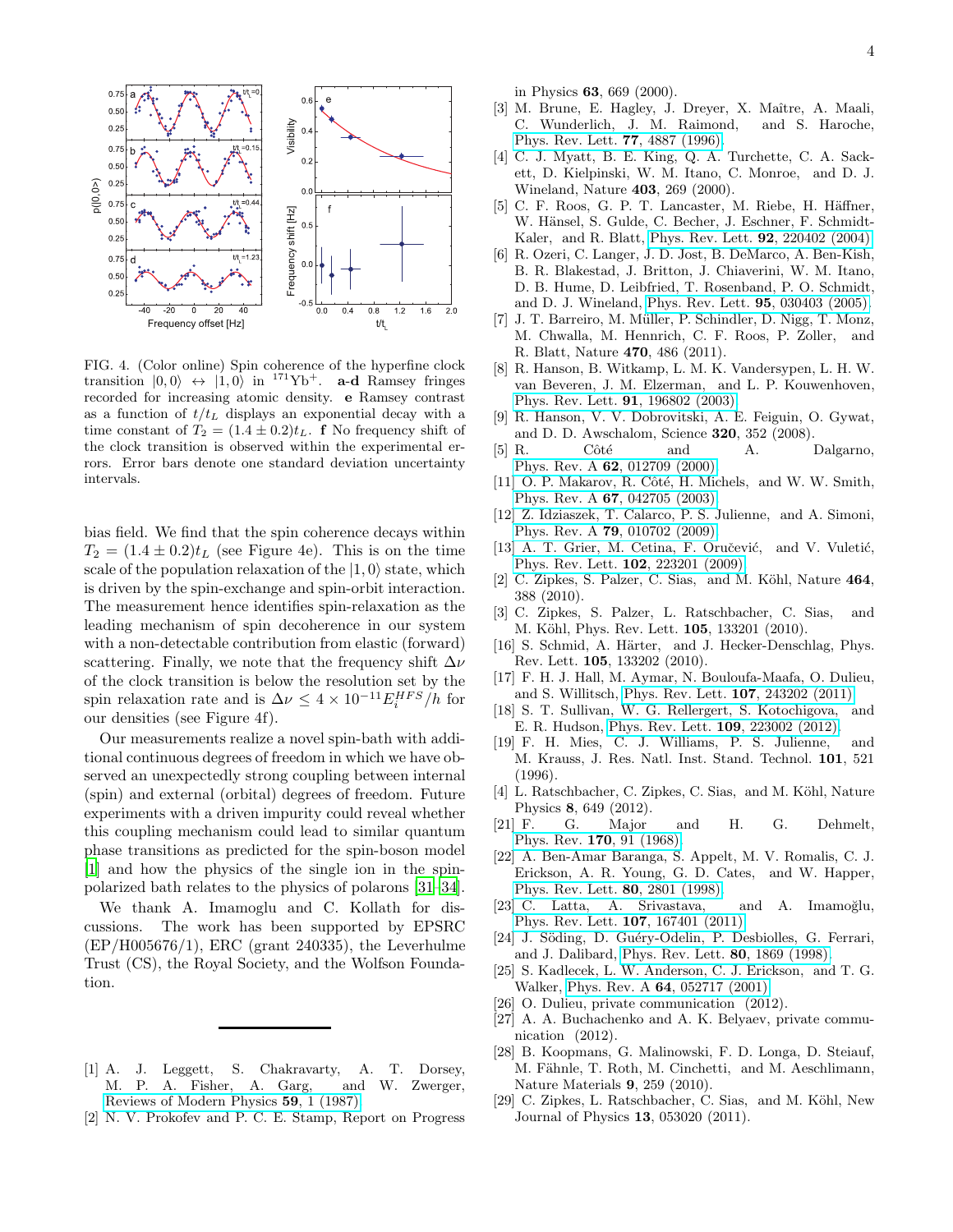- [30] J. M. V. A. Koelman, S. B. Crampton, H. T. C. Stoof, O. J. Luiten, and B. J. Verhaar, Phys. Rev. A 38[, 3535 \(1988\).](http://dx.doi.org/10.1103/PhysRevA.38.3535)
- [31] A. Schirotzek, C.-H. Wu, A. Sommer, and M. W. Zwierlein, [Phys. Rev. Lett.](http://dx.doi.org/ 10.1103/PhysRevLett.102.230402) 102, 230402 (2009).
- [32] F. Chevy and C. Mora, Reports on Progress in Physics 73, 112401 (2010).
- [33] C. Kohstall, M. Zaccanti, M. Jag, A. Trenkwalder, P. Massignan, G. M. Bruun, F. Schreck, and R. Grimm, Nature 485, 615618 (2012).
- [34] M. Koschorreck, D. Pertot, E. Vogt, B. Fröhlich, M. Feld, and M. Köhl, Nature 485, 619 (2012).

# SUPPLEMENTARY MATERIAL

### Experimental setup

We prepare up to  $8 \times 10^5$  neutral <sup>87</sup>Rb atoms in the  $|F = 2, m_F = 2\rangle_a$  hyperfine state of the electronic ground state at temperatures down to  $T \approx 200 \text{ nK}$  in a harmonic magnetic trap of characteristic frequencies [1]  $(\omega_x, \omega_y, \omega_z) = 2\pi \times (8, 26, 27)$  Hz. When prepared in the  $|F = 1, m_F = -1\rangle_a$  state the trap frequencies are  $(\omega_x, \omega_y, \omega_z) = 2\pi \times (5, 10, 15)$  Hz. Alternatively, the atoms can be transferred into an optical dipole trap formed by two crossed laser beams at 1064 nm. Here, the atoms can also be trapped in the hyperfine ground state  $|1, 1\rangle_a$  or the  $|2, -2\rangle_a$  state. At the same location, we trap a single  $Yb^+$  ion in a radio-frequency Paul trap with secular trap frequencies of  $\omega_{\perp} = 2\pi \times 150$  kHz radially and  $\omega_{ax} = 2\pi \times 55$  kHz axially [2, 3]. The atomic density at the location of the ion in the centre of the neutral bath is determined for magnetically trapped clouds from atom number and temperature measured in absorption imaging and the harmonic trap frequencies. For optically trapped clouds, the atomic density is determined by measuring the inelastic loss rate of the ion in its electronically excited  $D_{3/2}$ -state [4]. In both cases we estimate the uncertainty of the absolute atomic densities to be about 40%. In order to avoid losses of the ion due to inelastic collisions in the highly reactive electronically excited states [4], the atoms are removed from the position of the ion before detection of the  $174\text{Yb}^+$  qubit. For steady-state spin measurements the same atomic cloud has been used for up to eight consecutive measurements by displacing and returning the atoms by moving the position of the optical trap beams.

### Ion-atom interaction

The interaction between an ion and a neutral atom at long distances is dominated by the attractive polarization interaction potential, which is of the form of a central potential  $V(r) = -\frac{C_4}{2r^4}$ . Here,  $C_4 = \alpha_0 q^2/(4\pi\epsilon_0)^2$ is proportional to the neutral particle polarizability  $\alpha_0$ , q is the charge of the ion,  $\epsilon_0$  is the vacuum permittivity, and  $r$  is the internuclear separation. The total collision rate between atoms and ions in the central potential is given by  $\gamma_c = n_a \sqrt{2\pi} (1 + \pi^2/16) (C_4/\hbar)^{2/3} (E/\mu)^{1/6}$ and includes quantum mechanical forward-scattering [5]. Here,  $E$  is the collision energy. In our experiment we have  $\gamma_L/n_a = 2.1 \times 10^{-15} \,\mathrm{m}^3/\mathrm{s}$  and  $\gamma_c/n_a = 2.5 \times 10^{-14} \,\mathrm{m}^3/\mathrm{s}$ for a collision energy of  $E = k_B \times 100 \text{ mK}$ .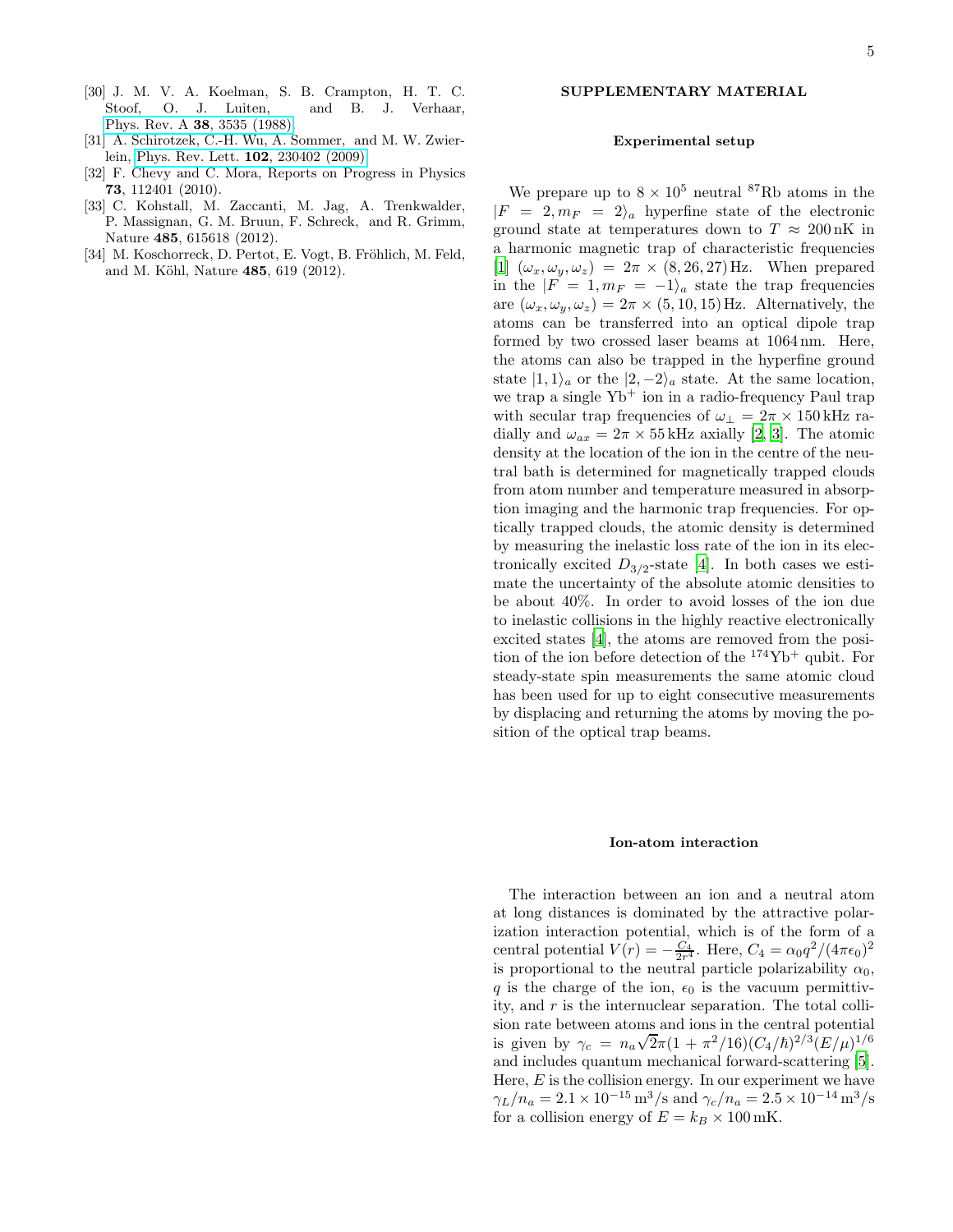# Ion qubit preparation and detection

Ultraviolet light at 370 nm, resonant with  $S_{1/2} \rightarrow P_{1/2}$ transition, is used for laser cooling and spin state preparation, while laser light at 935 nm clears out the  ${}^{2}D_{3/2}$ state. State preparation in either Zeeman state of the  $S_{1/2}$  ground state of the <sup>174</sup>Yb<sup>+</sup> isotope is achieved by optical pumping with  $\sigma^+$  – or  $\sigma^-$  – polarized light on the  $S_{1/2} \rightarrow P_{1/2}$  transition. State detection is performed by frequency-selective electron shelving in the  $F_{7/2}$  state via the  $D_{5/2}$  state using a laser at 411 nm and subsequent resonant light scattering on the  $S_{1/2} \rightarrow P_{1/2}$  transition [4]. Imperfections in the detection scheme limit the direct correspondence of the detection of a bright or dark quantum state, as determined from the statistics of photon events, and the occupation of a specific upper or lower spin quantum state. The probability of spin occupation  $p_{\downarrow}$  is determined by  $p_{\downarrow} = (p_{Dark} - p_{\downarrow})$  $(\eta_{Dark,\uparrow})/(\eta_{Dark,\downarrow} - \eta_{Dark,\uparrow})$  from the detected distribution of dark states  $p_{Dark}$  and the independently determined detection errors  $(1 - \eta_{Dark,\downarrow})$  and  $\eta_{Dark,\uparrow}$ . For measurements with <sup>87</sup>Rb  $|F = 2\rangle_a$ , the detection errors are  $(1-\eta_{Dark,\downarrow}) = 0.19 \pm 0.01$  and  $\eta_{Dark,\uparrow} = 0.03 \pm 0.01$ , and for measurements involving the  $|F = 1\rangle_a$  manifold we find  $(1-\eta_{Dark,\downarrow}) = 0.10 \pm 0.01$  and  $\eta_{Dark,\uparrow} = 0.00 + 0.01$ . The larger detection errors of the Zeeman qubit when the atoms are in the  $|F = 2\rangle_a$  state result from the increased ion kinetic energy due to release of atomic hyperfine energy.

For the isotope  $171\text{Yb}^+$ , state preparation in the  $|0, 0\rangle$ state is achieved by a short  $(250 \,\mu s)$  laser pulse resonant with the  $S_{1/2}|F = 1\rangle \rightarrow P_{1/2}|F = 1\rangle$  transition [6]. Microwave radiation resonant with the 12.6-GHz hyperfine transitions is used for coherent qubit manipulation on the clock transition, for Rabi  $\pi$ -flips on the  $|0, 0\rangle \rightarrow |1, -1\rangle$  and  $|0, 0\rangle \rightarrow |1, 1\rangle$  transitions as well as for repumping during Doppler cooling. The magnetic bias field strength depends on the atom trap configuration and ranges from 5.64 G in the optical trap to 7.56 G in the magnetic trap of the  ${}^{87}Rb|1, -1\rangle_a$  atoms. The spin detection probes fluorescence of the ion on the  $S_{1/2}$   $|F = 1\rangle \rightarrow P_{1/2}$   $|F = 0\rangle$  transition and we use a standard statistical analysis of photon detection events for state discrimination [7]. The fluorescence detection can distinguish the states  $|0,0\rangle$  and  $|F = 1\rangle$  and the detection errors are  $(1 - \eta_{Dark,\downarrow}) = 0.02 \pm 0.01$  for the hyperfine ground state  $|F = 0\rangle$  and  $\eta_{Dark, \uparrow} = 0.07 \pm 0.03$ for the  $|F = 1\rangle$  hyperfine states.

## Determination of spin-exchange and spin-relaxation rates

The spin relaxation behaviour is well described by solutions of the general two-level rate equation model  $p_{\uparrow}(t) = p_{\uparrow,0}e^{-t/T_1} + p_{\uparrow,\infty}(1 - e^{-t/T_1})$  with the longitudinal coherence time  $T_1 = 1/(\gamma_{\uparrow} + \gamma_{\downarrow})$  and the equilibrium spin state  $p_{\uparrow,\infty} = \gamma_{\uparrow}/(\gamma_{\uparrow} + \gamma_{\downarrow}).$  The decay rates for the spin states  $\gamma_{\uparrow} = \gamma_{\uparrow,SE} + \gamma_{\uparrow,SR}$  and  $\gamma_{\perp} = \gamma_{\perp,SE} + \gamma_{\perp,SR}$  are decomposed into a spin-exchange part depending on the atomic bath spin and a spinrelaxation part including spin-orbit coupling. For collision with the maximally polarized bath state  $|2, 2\rangle_a$  at energies much larger than the Zeeman splittings, the relations  $\gamma_{\uparrow,SE} = 0$  and  $\gamma_{\downarrow,SR} = \gamma_{\uparrow,SR}$  hold true and result in  $\gamma_{\downarrow,SE} = (2p_{\uparrow,\infty} - 1)/T_1 = (0.22 \pm 0.03)/T_1$  and  $\gamma_{\uparrow,SR} = \gamma_{\downarrow,SR} = (1 - p_{\uparrow,\infty})/T_1 = (0.39 \pm 0.02)/T_1.$ 

- [1] S. Palzer, C. Zipkes, C. Sias, and M. Köhl, Phys. Rev. Lett. 103, 150601 (2009).
- [2] C. Zipkes, S. Palzer, C. Sias, and M. Köhl, Nature 464, 388 (2010).
- [3] C. Zipkes, S. Palzer, L. Ratschbacher, C. Sias, and M. Köhl, Phys. Rev. Lett. **105**, 133201 (2010).
- [4] L. Ratschbacher, C. Zipkes, C. Sias, and M. Köhl, Nature Physics 8, 649 (2012).
- $[5]$  R. Côté and A. Dalgarno, Phys. Rev. A 62[, 012709 \(2000\).](http://dx.doi.org/10.1103/PhysRevA.62.012709)
- [6] S. Olmschenk, K. C. Younge, D. L. Moehring, D. N. Matsukevich, P. Maunz, and C. Monroe, Phys. Rev. A 76[, 052314 \(2007\).](http://dx.doi.org/10.1103/PhysRevA.76.052314)
- [7] M. Acton, K.-A. Brickman, P. C. Haljan, P. J. Lee, L. Deslauriers, and C. R. Monroe, Quantum Information & Computation 6, 465 (2006).